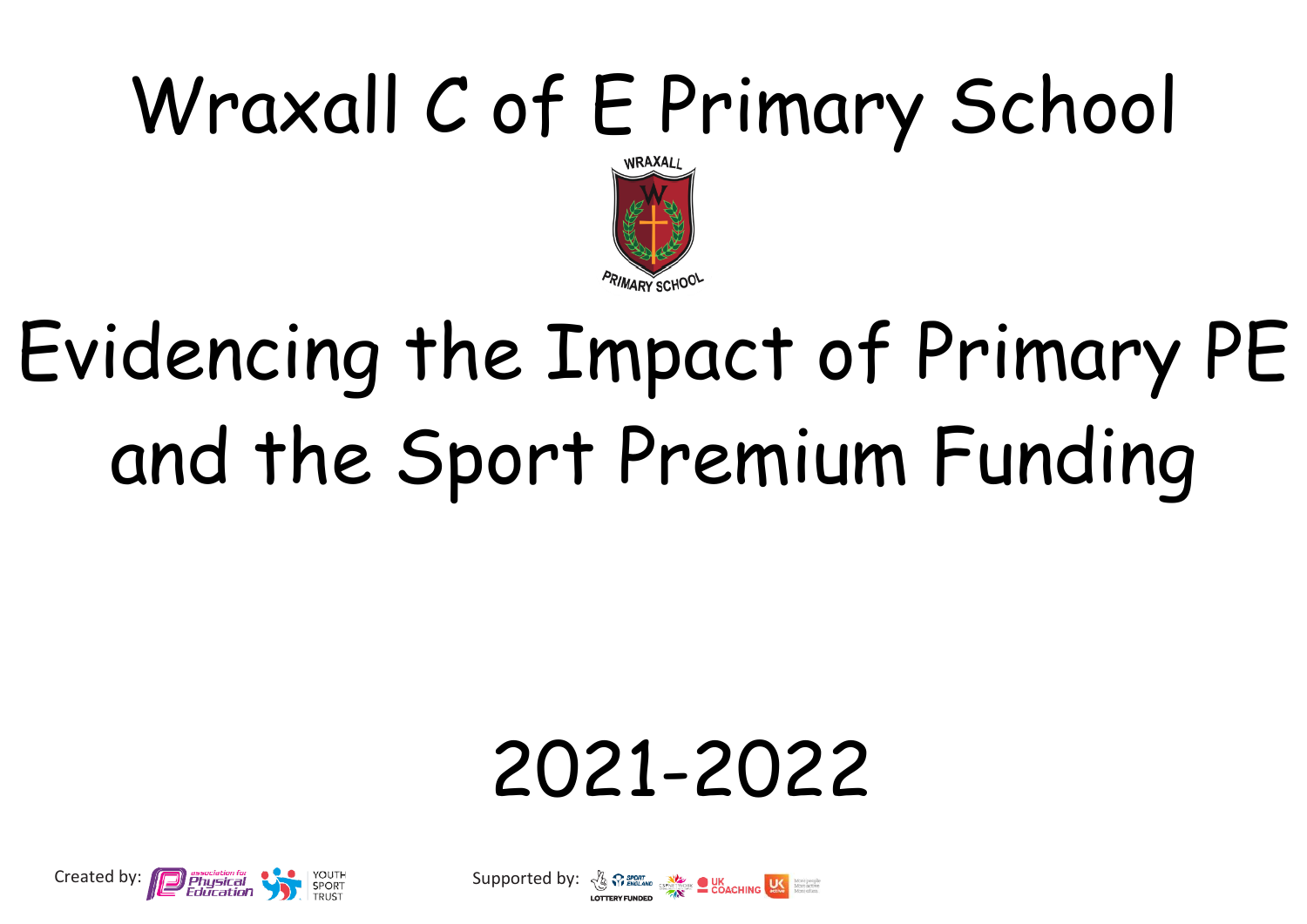Support for review and reflection - considering the 5 key indicators from DfE, what development needs are a priority for your setting and your students now and why? Use the space below to reflect on previous spend, identify current need and priorities for the future.

| Key achievements to date:                                                      | Areas for further improvement and baseline evidence of need:             |
|--------------------------------------------------------------------------------|--------------------------------------------------------------------------|
| Daily mile daily throughout school.                                            | Continue daily mile                                                      |
| 'Health and Wellbeing week', whole school                                      | Health and Well-being week                                               |
| Successful provision of lunchtime activities, including coach led sports and   | Active lunch time activities provided every day                          |
| games.                                                                         | Improved play equipment and well-being opportunities – throughout school |
| Improved play equipment targeting overall activity and well-being.             | day.                                                                     |
| Successful interventions targeting 'Physical Literacy'.                        | Continue to target 'Physical Literacy'                                   |
| Whole school Athletics unit taught by coaches, leading to whole school virtual | Whole school virtual competitions.                                       |
| athletics competition against other local schools.                             | Celebration of sport afternoons.                                         |
| Increased opportunities for active learning, despite difficult circumstances.  |                                                                          |

| Meeting national curriculum requirements for swimming and water safety                                                                                                                                                                                            | Please complete all of the below:                                              |
|-------------------------------------------------------------------------------------------------------------------------------------------------------------------------------------------------------------------------------------------------------------------|--------------------------------------------------------------------------------|
| What percentage of your current Year 6 cohort swim competently, confidently and proficiently over a<br>distance of at least 25 metres?<br>N.B. Even though your children may swim in another year please report on their attainment on leaving<br>primary school. | We were unable to take this<br>cohort swimming due to COVID<br>restrictions.   |
| What percentage of your current Year 6 cohort use a range of strokes effectively [for example, front crawl,<br>backstroke and breaststroke]?                                                                                                                      | We were unable to take this<br>cohort swimming due to COVID<br>restrictions.   |
| What percentage of your current Year 6 cohort perform safe self-rescue in different water-based situations?                                                                                                                                                       | Water safety covered in the<br>classroom during Health and Well-<br>being week |
| Schools can choose to use the Primary PE and Sport Premium to provide additional provision for swimming<br>but this must be for activity over and above the national curriculum requirements. Have you used it in this<br>way?                                    | We were unable to take this<br>cohort swimming due to COVID<br>restrictions.   |



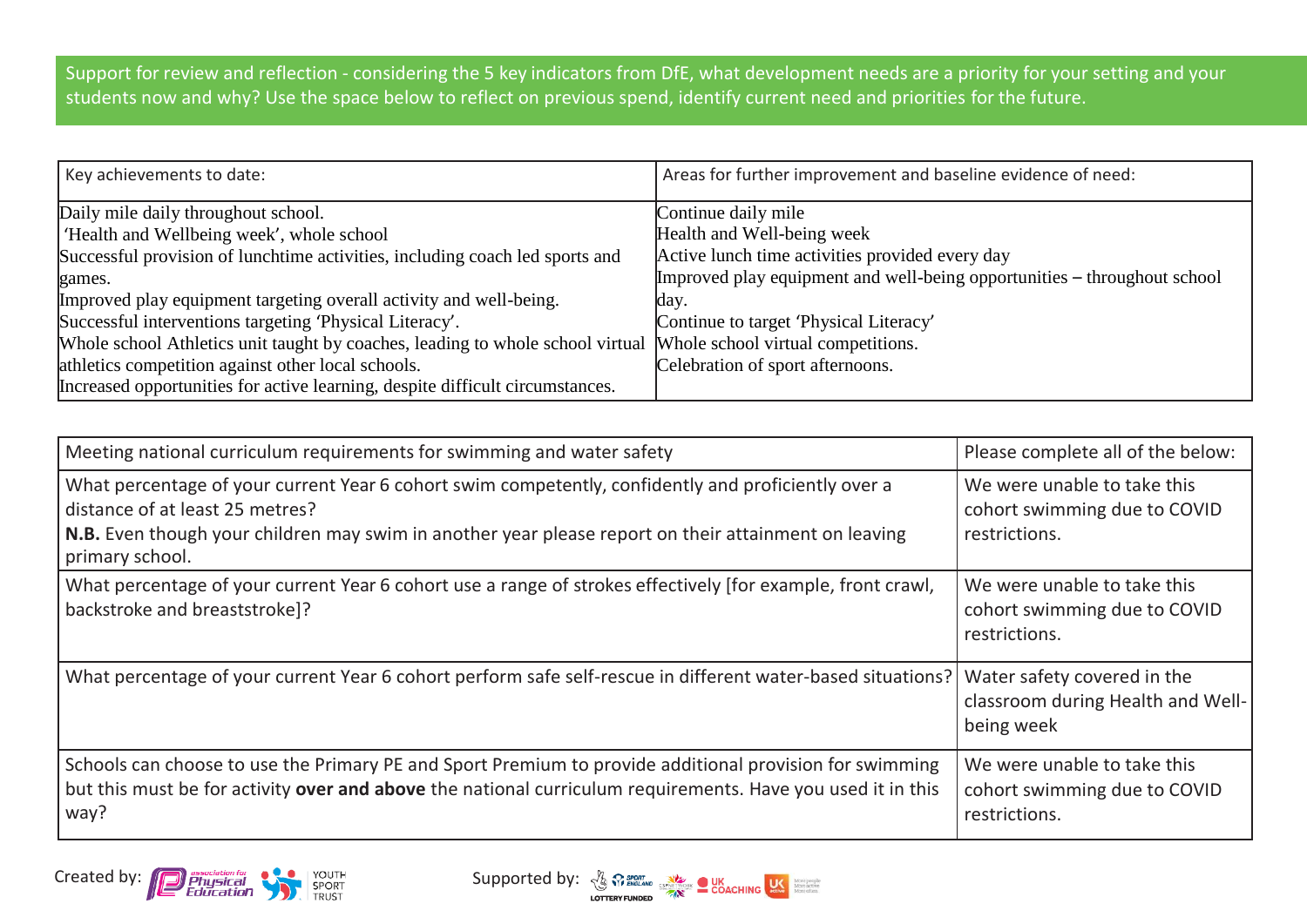## **Action Plan and Budget Tracking**

Capture your intended annual spend against the 5 key indicators. Clarify the success criteria and evidence of impact that you intend to measure to evaluate for students today and for the future.

| Academic Year: 2021-22                                                                                                                 | Total fund allocated: £                                                                                                                                                                                    | <b>Date Updated:</b>  |                                                                                                                                                                                                   |                                                                                                     |
|----------------------------------------------------------------------------------------------------------------------------------------|------------------------------------------------------------------------------------------------------------------------------------------------------------------------------------------------------------|-----------------------|---------------------------------------------------------------------------------------------------------------------------------------------------------------------------------------------------|-----------------------------------------------------------------------------------------------------|
| Key indicator 1: The engagement of all pupils in regular physical activity - Chief Medical Officer guidelines recommend that           |                                                                                                                                                                                                            |                       |                                                                                                                                                                                                   | Percentage of total allocation:                                                                     |
| primary school children undertake at least 30 minutes of physical activity a day in school                                             | ℅                                                                                                                                                                                                          |                       |                                                                                                                                                                                                   |                                                                                                     |
| School focus with clarity on<br>intended impact on pupils:                                                                             | Actions to achieve:                                                                                                                                                                                        | Funding<br>allocated: | Evidence and impact:                                                                                                                                                                              | Sustainability and suggested<br>next steps:                                                         |
| Continue to improve playground<br>equipment to ensure that all children<br>have the opportunity to be active for<br>30 minute per day. |                                                                                                                                                                                                            |                       | Monitor use of equipment during<br>playtimes and lunchtimes.<br>Questionnaire to gauge usage of<br>equipment.                                                                                     |                                                                                                     |
| Free play club at lunchtimes to<br>continue and extended to cover each<br>age group.                                                   | Premier sport to provide free play<br>and sports-based activities every<br>lunchtime. Sessions to be provided<br>in separate bubbles if necessary.                                                         |                       | Premier sport to keep a register to Premier Sport will train Sports<br>monitor attendance.                                                                                                        | Leaders to enable them to lead<br>the activities.                                                   |
| Continue to provide a varied range of Based on responses to<br>afterschool clubs.                                                      | questionnaires, premier sport will<br>provide a varied range of afterschool $E_0$<br>sport provision.                                                                                                      |                       | Premier sport to monitor<br>attendance.<br>These will resume and run when<br>deemed appropriate due to Covid<br>restrictions.                                                                     | Possibly run after school clubs<br>for specific sports to train for<br>specific competitive events? |
| Mile run and regular active blasts to<br>continue to feature in KS1 and KS2<br>timetables.                                             | Profile of the mile run to remain<br>high. Regular challenges will be set<br>as part of the National Daily Mile<br>initiative<br>Classes to have a regular best runner<br>awarded in celebration assembly. |                       | Children will continue to have<br>this extra 15 minutes of exercise<br>per day where possible and<br>regular blasts of active time.<br>Improvements should be seen in<br>their general health and |                                                                                                     |



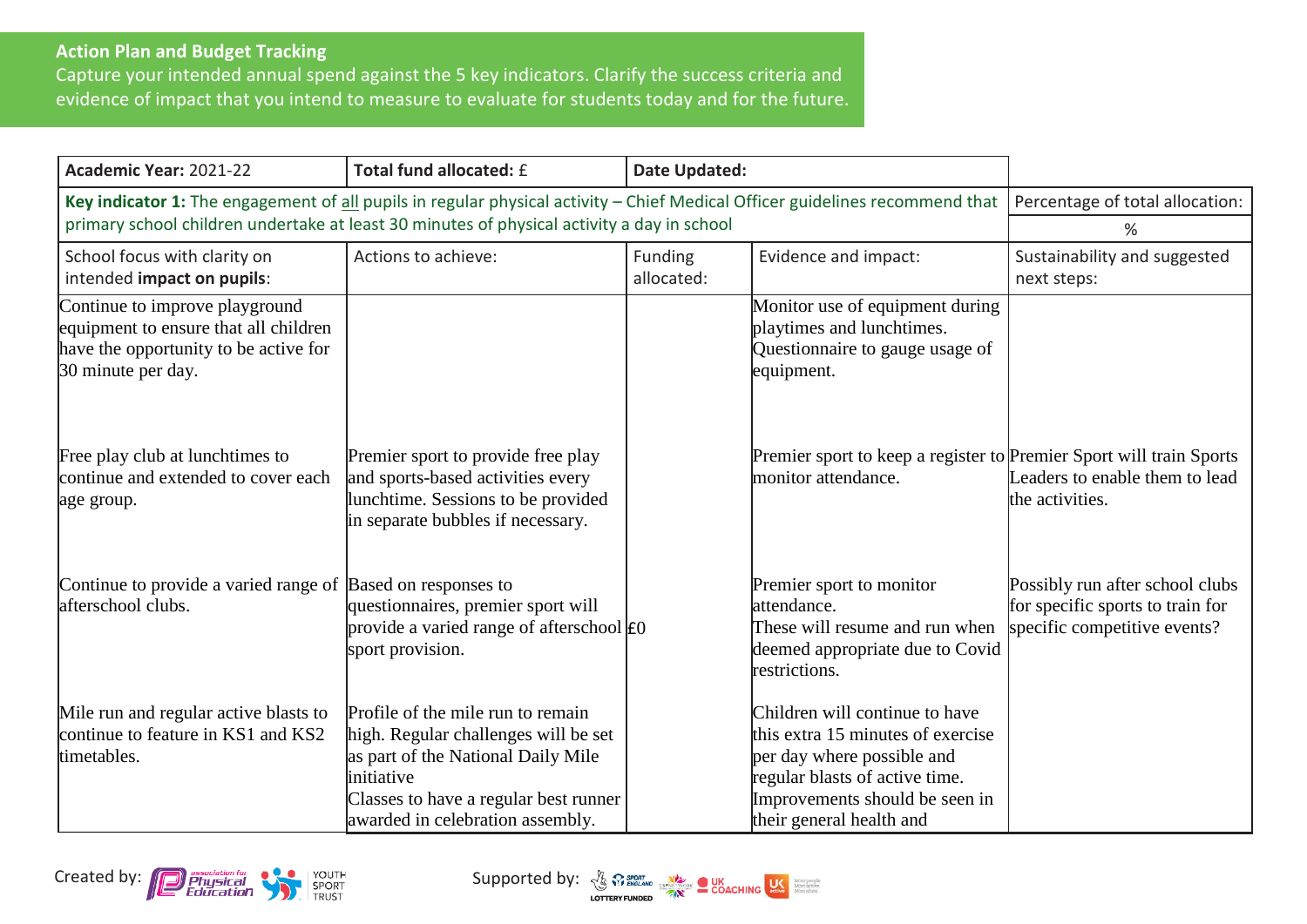|                                                                                                                                                                                                                                                                           |                                                                                                                                                                                                                    |                       | performance in PE and sport.<br>Great performance in Level 2<br>Cross-country competition in<br>October 2021. All children were<br>able to complete course and<br>massive improvement seen in<br>self-confidence and self-belief.<br>Year 5 girl – gained $2nd$ place and<br>is invited to run for North<br>Somerset Schools in Regional. |                                                                                                         |
|---------------------------------------------------------------------------------------------------------------------------------------------------------------------------------------------------------------------------------------------------------------------------|--------------------------------------------------------------------------------------------------------------------------------------------------------------------------------------------------------------------|-----------------------|-------------------------------------------------------------------------------------------------------------------------------------------------------------------------------------------------------------------------------------------------------------------------------------------------------------------------------------------|---------------------------------------------------------------------------------------------------------|
| Key indicator 2: The profile of PESSPA being raised across the school as a tool for whole school improvement                                                                                                                                                              |                                                                                                                                                                                                                    |                       |                                                                                                                                                                                                                                                                                                                                           | Percentage of total allocation:<br>%                                                                    |
| School focus with clarity on<br>intended impact on pupils:                                                                                                                                                                                                                | Actions to achieve:                                                                                                                                                                                                | Funding<br>allocated: | Evidence and impact:                                                                                                                                                                                                                                                                                                                      | Sustainability and suggested<br>next steps:                                                             |
| Health and wellbeing week to be held Health and well-being week will<br>in June. This helps us promote the<br>importance of physical activity and<br>staying healthy, as well as introducing<br>the children to new activities they<br>may not have taken part in before. | include Sports Day                                                                                                                                                                                                 |                       | Questionnaires to the children to<br>find out the impact of Health and<br>Wellbeing week.<br>Uptake on clubs in school or<br>outside as a result of an activity<br>the children have experienced.                                                                                                                                         | Health and wellbeing week will<br>continue on a yearly basis.                                           |
| Visits from sports people or athletes<br>in order to inspire the children to<br>work hard to achieve their goals.                                                                                                                                                         | A male and female sports person or<br>athlete will be invited to talk to the<br>children to share their successes and<br>how they reached them. This links in<br>with the School focus on achieving<br>your goals. |                       | Questionnaires to the children<br>about the visits.<br>Ask the children their views<br>about the visitors and have follow discussions and whole school<br>up discussions.                                                                                                                                                                 | Continue to reflect back on the<br>successes of the visitors and<br>their journey within class<br>time. |



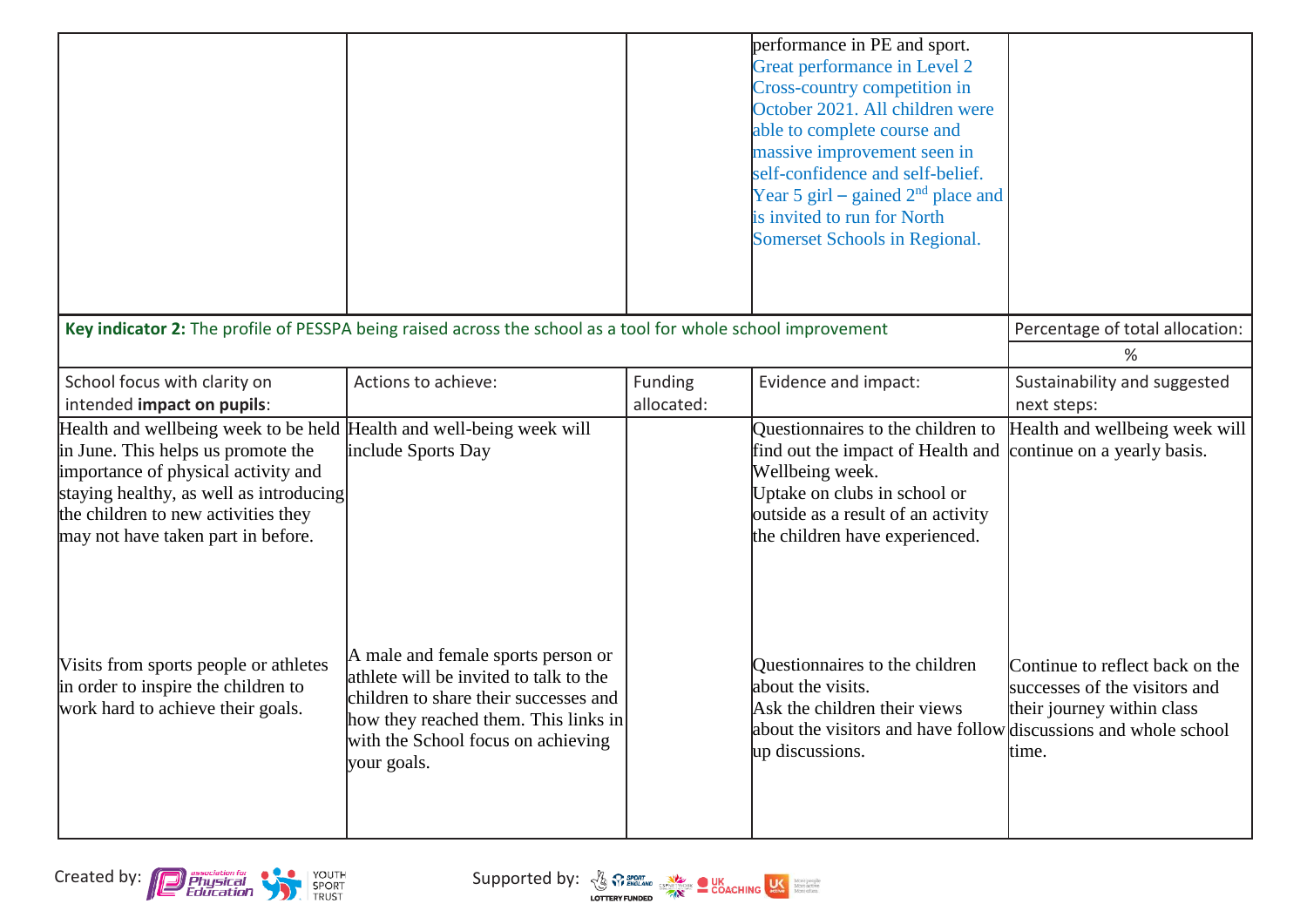| Enrichment sessions to encourage Whole school tobogganing                  |                                                          | Questionnaires to children.                  | Evidence of increased             |
|----------------------------------------------------------------------------|----------------------------------------------------------|----------------------------------------------|-----------------------------------|
| children to try other sports and be                                        |                                                          |                                              | confidence in children when       |
| active                                                                     | Skiing offered to Oak class                              |                                              | they are on Oak class residential |
|                                                                            |                                                          |                                              |                                   |
| Sports coaches to run PE sessions and To increase motivation there will be |                                                          | Enthusiasm of the children                   |                                   |
| intra school competition. This will                                        | timetabled blocks of PE that are                         | towards PE and willingness to                |                                   |
| provide quality PE sessions for the                                        | taught by specialist sports coaches.                     | participate.                                 | The timetable of intra school     |
| children with a healthy competitive                                        | These will be in school $-$ due to                       | Observed increase in confidence              | competitions will continue post   |
| element at the end of each teaching                                        | Covid restrictions, there will be                        | of all children when taking part in funding. |                                   |
| block.                                                                     | regular intra school competitions run                    | a whole game and competition.                | Teaching staff will observe       |
|                                                                            | at the end of some of the teaching                       | Increase uptake of after school              | coaches in order to increase      |
|                                                                            | blocks (Gymnastics, Mini                                 | and lunchtime clubs.                         | confidence in delivering PE       |
|                                                                            | Wimbledon after the tennis blocks,                       |                                              | llessons.                         |
|                                                                            | athletics competitions and a KS1                         |                                              |                                   |
|                                                                            | multi-skills competition).                               |                                              |                                   |
|                                                                            | Virtual inter-school competitions.                       |                                              |                                   |
|                                                                            |                                                          |                                              |                                   |
|                                                                            |                                                          |                                              |                                   |
|                                                                            |                                                          |                                              |                                   |
| Continue to value sporting                                                 |                                                          |                                              |                                   |
| achievements within the school.                                            | Certificates and awards given out in                     |                                              |                                   |
|                                                                            | celebration assembly – to include                        |                                              |                                   |
|                                                                            | mile run achievements.                                   |                                              | Children encouraged to share      |
|                                                                            |                                                          |                                              | achievements and aim high.        |
| <b>Whole School Virtual Cross Country</b>                                  | Take part in these school-based level<br>2 competitions. | Encourage children to push                   |                                   |
| (run in November) – Competing                                              |                                                          | themselves in their running and              |                                   |
| against and with schools in North                                          |                                                          | aim high.                                    | Ability in running and overall    |
| Somerset.                                                                  |                                                          | Up the profile of running.                   | physical ability improved.        |
| National Daily Mile Day (April)                                            |                                                          |                                              |                                   |



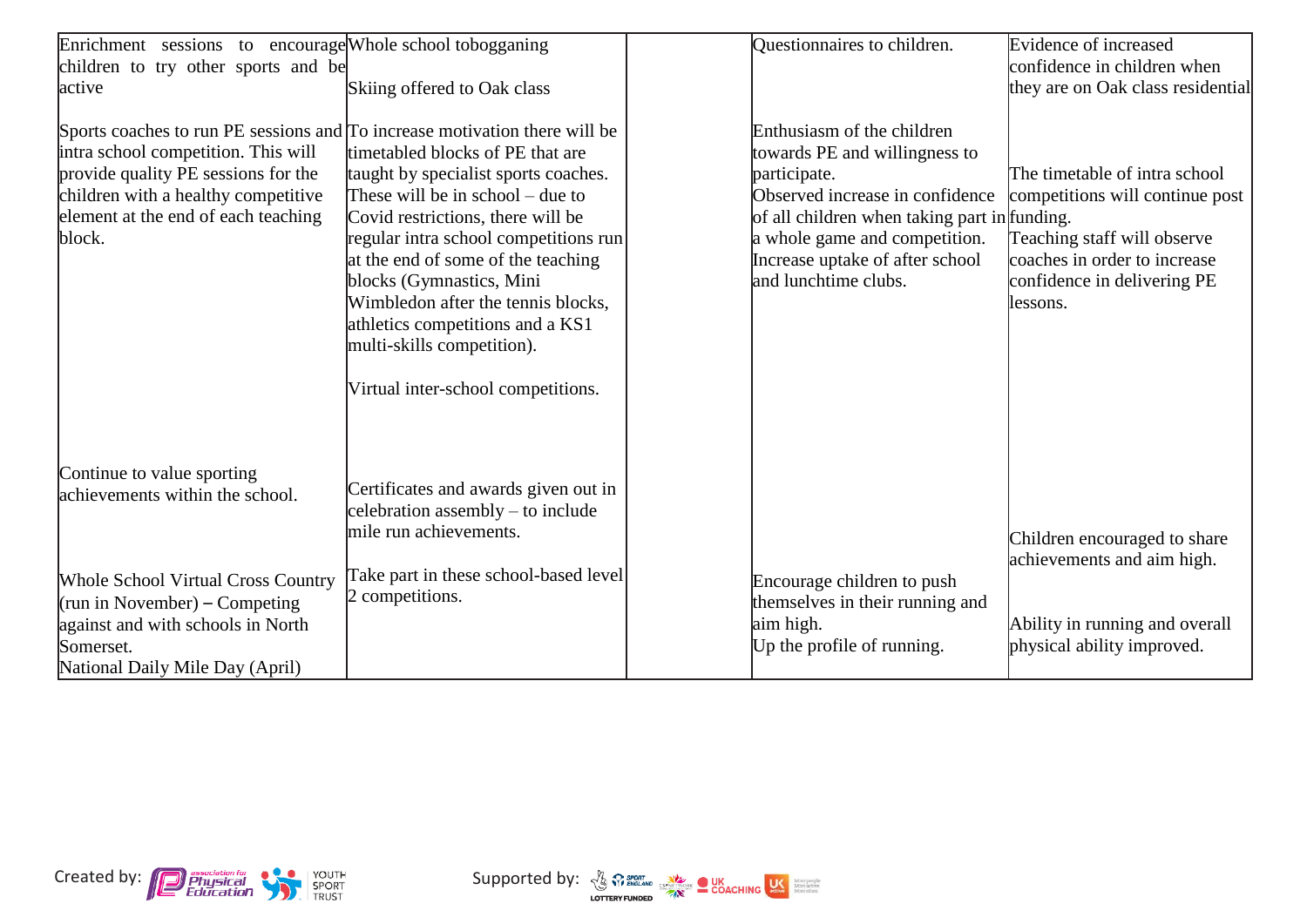| Key indicator 3: Increased confidence, knowledge and skills of all staff in teaching PE and sport                                                                                                   | Percentage of total allocation:                                                                                                    |                            |                                                                                                      |                                                                    |
|-----------------------------------------------------------------------------------------------------------------------------------------------------------------------------------------------------|------------------------------------------------------------------------------------------------------------------------------------|----------------------------|------------------------------------------------------------------------------------------------------|--------------------------------------------------------------------|
|                                                                                                                                                                                                     | %                                                                                                                                  |                            |                                                                                                      |                                                                    |
| School focus with clarity on intended<br>impact on pupils:                                                                                                                                          | Actions to achieve:                                                                                                                | Funding<br>allocated:      | Evidence and impact:                                                                                 | Sustainability and suggested<br>next steps:                        |
| Timetable of coach led PE lessons<br>across the year in a variety of sports<br>(teachers to observe sessions).                                                                                      | Plan a yearly timetable of PE<br>lessons (Gymnastics, Swimming)                                                                    | As shown in<br>indicator 2 | Confidence of staff within PE<br>lessons, lesson observations.                                       | Confidence of staff going<br>forward and quality of lessons.       |
| Ensure continuity in provision and<br>delivery of PE. Online training in<br>different areas of PE is provided for<br>by GETSET4PE (this will be offered<br>to staff)                                | Invest in another three years of<br>Getset4PE                                                                                      |                            | Quality of lesson content and<br>delivery, evidence of progression<br>and monitoring of achievement. | Three years of scheme/<br>Training opportunities and<br>assessment |
| Key indicator 4: Broader experience of a range of sports and activities offered to all pupils                                                                                                       |                                                                                                                                    |                            |                                                                                                      | Percentage of total allocation:                                    |
|                                                                                                                                                                                                     | %                                                                                                                                  |                            |                                                                                                      |                                                                    |
| School focus with clarity on intended<br>impact on pupils:                                                                                                                                          | Actions to achieve:                                                                                                                | Funding<br>allocated:      | Evidence and impact                                                                                  | Sustainability and suggested<br>next steps:                        |
| Health and wellbeing week to inspire<br>the children to be active and<br>encourage them to keep themselves<br>healthy. Introduce children to Sports<br>and activities they haven't tried<br>before. | Ensure a good variety of sports and See indicator 2<br>activities are provided across the<br>week.                                 |                            |                                                                                                      |                                                                    |
| <b>Enrichment activity Day</b>                                                                                                                                                                      | Whole school workshops to teach<br>the children a new activity they<br>have never tried e.g skipping, hoola<br>hoop, circus skills |                            | Continue to use this skill at<br>playtime and lunchtime                                              |                                                                    |

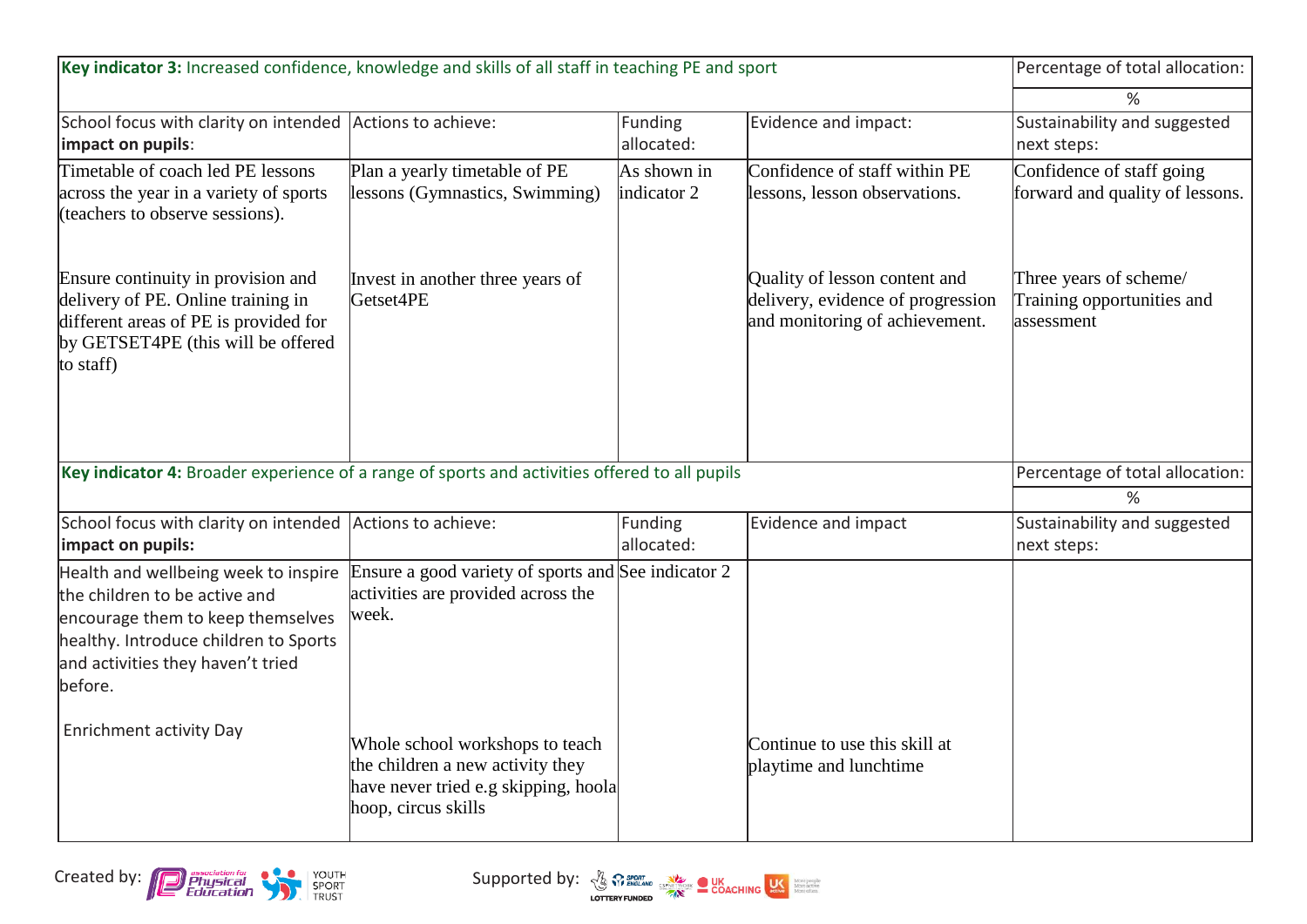| Premier sport to provide wider range<br>of clubs.                                                                                                                     | Premier sport to provide clubs as a<br>result of pupil questionnaire. Enter<br>tournaments and run training<br>sessions prior to events. |                       | - this should be evident on the 5/6 Direct children towards after<br>residential.<br>Increased confidence in new sport<br>(this may be observed in the<br>tournaments.)                              | school clubs/external clubs.                                                                                                     |
|-----------------------------------------------------------------------------------------------------------------------------------------------------------------------|------------------------------------------------------------------------------------------------------------------------------------------|-----------------------|------------------------------------------------------------------------------------------------------------------------------------------------------------------------------------------------------|----------------------------------------------------------------------------------------------------------------------------------|
| Key indicator 5: Increased participation in competitive sport                                                                                                         |                                                                                                                                          |                       |                                                                                                                                                                                                      | Percentage of total allocation:                                                                                                  |
| This indicator is subject to restrictions due to Covid                                                                                                                |                                                                                                                                          |                       |                                                                                                                                                                                                      | $\%$                                                                                                                             |
| School focus with clarity on intended Actions to achieve:<br>impact on pupils:                                                                                        |                                                                                                                                          | Funding<br>allocated: | Evidence and impact:                                                                                                                                                                                 | Sustainability and suggested<br>next steps:                                                                                      |
| Enter NSSPEA events                                                                                                                                                   | Plans to enter:<br>The Cross Country (yrs $4,5,6$ )<br>High 5 netball $(5/6$ girls)<br>Whole school virtual cross country<br>(November)  |                       | As many children as possible will<br>represent the school in an<br>interschools competition.<br>This will increase self-confidence<br>and promote participation in sport. Increase general levels of | Encourage the children to join<br>external clubs or after school<br>clubs.<br>fitness, cooperation, resilience<br>and enjoyment. |
| Increase links with Premier Sport in<br>order to create a competition calendar<br>competing against schools in our<br>locality.<br>Provide training sessions prior to | Plans to enter: Dodgeball<br>Football<br>Mini Olympics (year 2) Other<br>competitions TBC<br>Organise lunchtime/ after school or         |                       | This should increase performance                                                                                                                                                                     |                                                                                                                                  |
| events in order to develop skill and<br>ability                                                                                                                       | curriculum time sessions to be<br>coached by premier sport or PE<br>lead in order prepare for events.                                    |                       | within the competition Running<br>club and Daily Mile increased                                                                                                                                      |                                                                                                                                  |